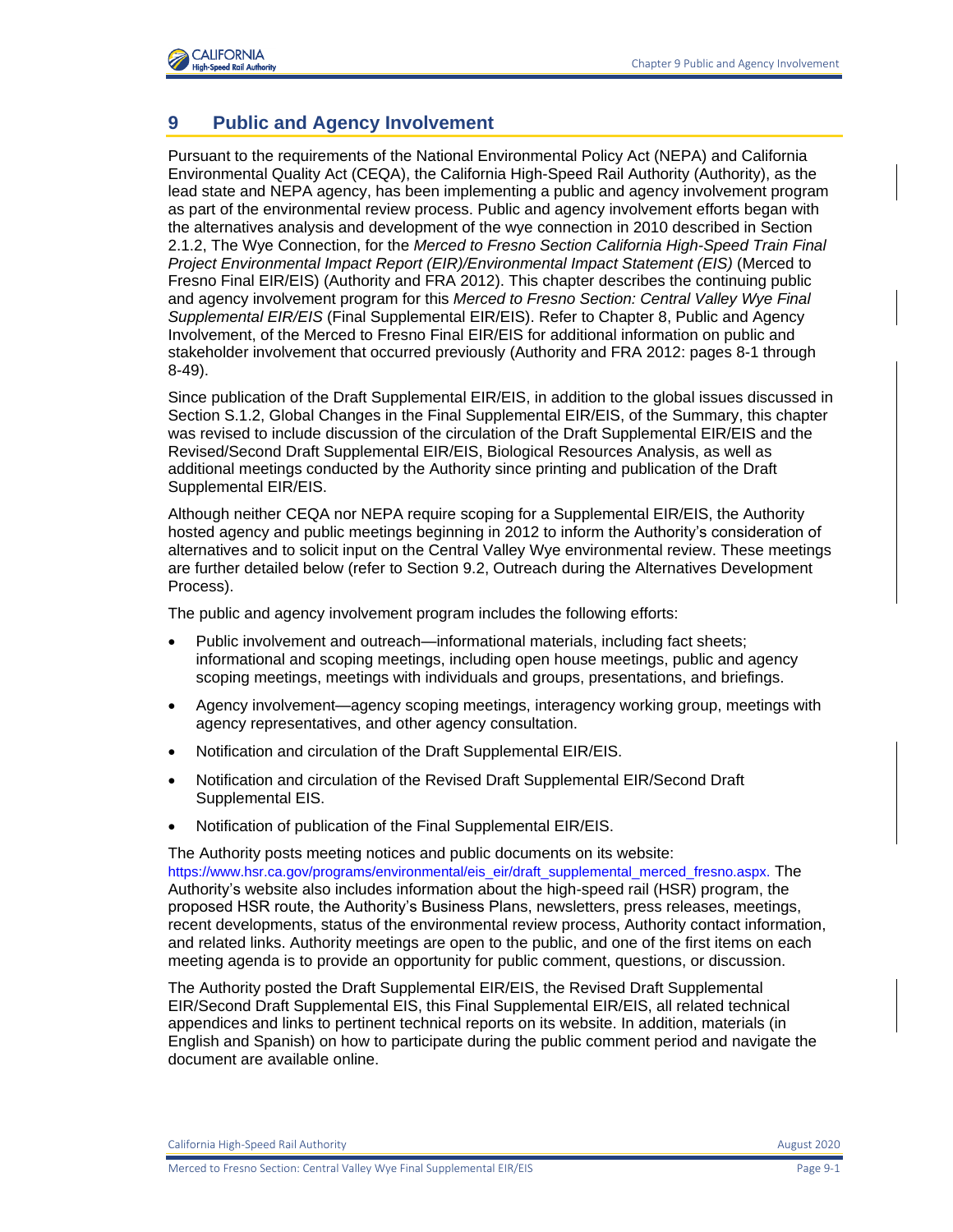

Throughout the alternatives development and environmental review processes, frequently asked questions included inquiries related to impacts on property, residences, agricultural lands and operations, circulation and access via local roads, and the process for selecting the final alignment.

When developing the Central Valley Wye alternatives, project staff also considered alternative alignments or design modifications that individuals and organizations had suggested. Outreach staff logged questions that could not be answered at public meetings for direct follow-up with the individual or organization that had inquired, or noted these items for discussion at future public meetings.

Questions were received via email, phone calls, public information meetings, and one-on-one discussions with landowners. Other commonly asked questions included impacts on school transportation and tax bases, and impacts from noise and vibration during construction and future rail operations. Where possible, project staff answered these and other questions, often referring them to the then forthcoming environmental analyses (in the Draft Supplemental EIR/EIS and this Final Supplemental EIR/EIS) and informing the public of upcoming opportunities to comment. Those comments raised by the public have informed the preparation of the Draft Supplemental EIR/EIS and this Final Supplemental EIR/EIS.

### **9.1 Environmental Justice Outreach**

Outreach and engagement activities with environmental justice communities were initiated in September 2009 with the start of public involvement activities associated with the design and environmental review process for the Merced to Fresno Project alternatives and has continued throughout the design and environmental review processes associated with the Central Valley Wye alternatives (for more information, refer to Chapter 5, Environmental Justice). The purposes of the more recent outreach included obtaining meaningful participation and input, documenting the concerns of these communities, and retaining their comments as part of the public record so the analyses and conclusions accurately reflect the setting and potential impacts of the Central Valley Wye alternatives in those communities. Volume II, Appendix 5-A, Environmental Justice Outreach Plan, contains a list of environmental justice-related interest groups that have been engaged through outreach efforts.

Meetings were advertised in Spanish, and materials for public meetings hosted by the Authority were available in Spanish as well on the website. Spanish-speaking interpreters were available at all public information meetings.

For additional information about environmental justice outreach to minority and low-income populations, see Chapter 5. [Table 9-1,](#page-6-0) which is provided at the end of this chapter, lists the past public involvement activities, including outreach to minority and low-income populations.

# **9.2 Outreach during the Alternatives Development and Analysis Process**

The alternatives analysis process used conceptual planning and environmental and engineering information to identify feasible and practicable alternatives carried forward for environmental review and preliminary engineering design in this Final Supplemental EIR/EIS. The process of selecting the Central Valley Wye alternatives is described in Chapter 2, Alternatives. Public and agency input provided valuable information to assist in evaluating the alternatives. This section discusses the outreach that occurred during the alternatives development and analysis process for this Final Supplemental EIR/EIS.

#### **9.2.1 Public Information Meetings and Materials during the Alternatives Development and Analysis Process**

Community outreach and stakeholder input have been essential aspects of the environmental process for the Merced to Fresno Final EIR/EIS as well as this Final Supplemental EIR/EIS. In June 2012 the Authority held public outreach meetings, briefings, presentations, workshops, and webinars focused on the wye connection to inform the April 2013 *Merced to Fresno Section: Central Valley Wye Alternatives Supplemental Alternatives Analysis Report* (2013 Supplemental Alternatives Analysis Report) (Authority and FRA 2013a). These engagement efforts are listed in [Table 9-1.](#page-6-0) In attendance were stakeholders, including landowners, farmers, residents,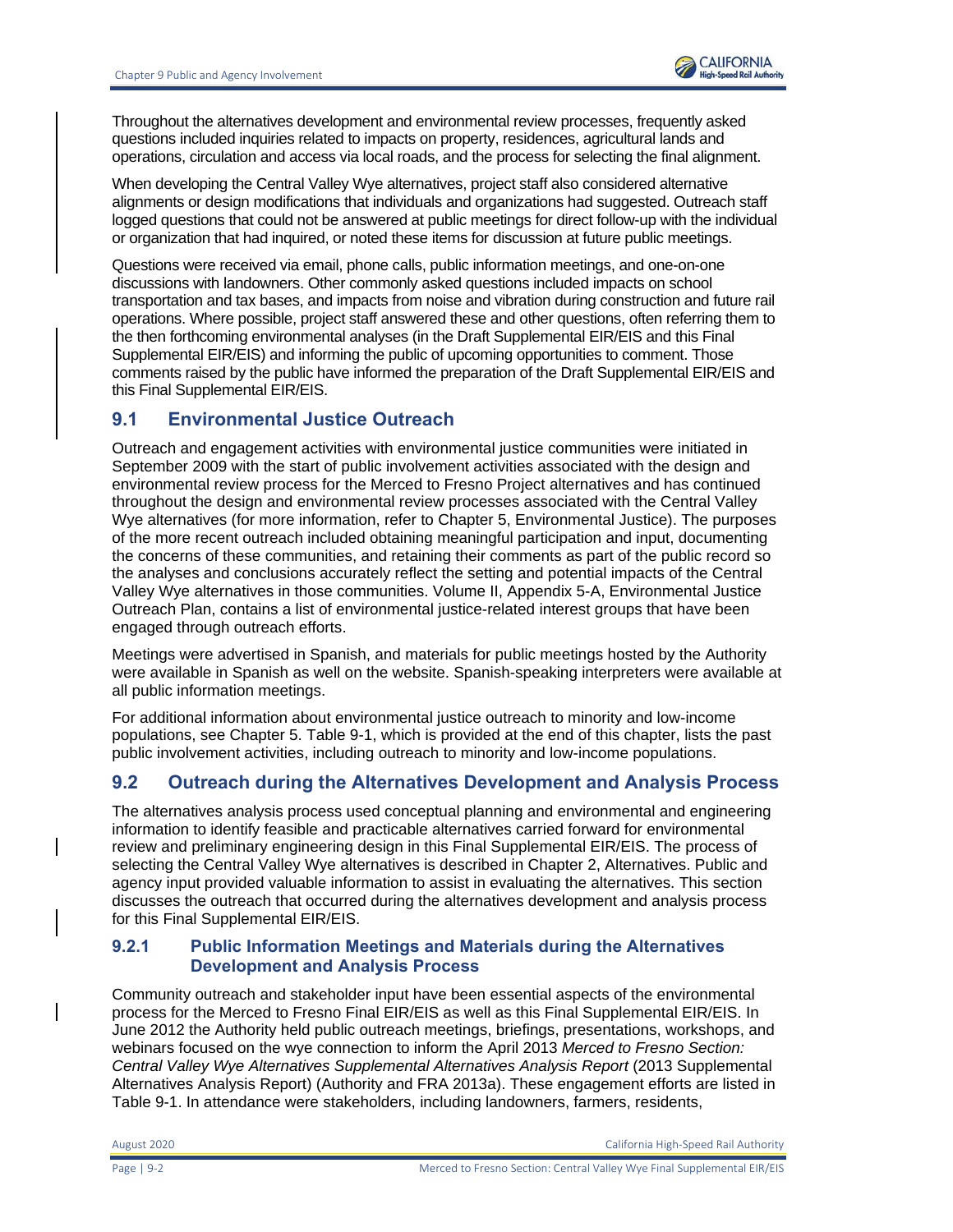

organizations, public agencies, and elected officials, who expressed opinions on the Central Valley Wye alternatives. These events were held in Chowchilla, Merced, Le Grand, Fairmead, and Madera. At these events, stakeholders commented verbally, provided written information, and submitted questions on comment cards. The key themes expressed by participants about the range of Central Valley Wye alternatives, included:

- Preference for alignment along existing transportation corridors.
- Minimize impacts on the City of Chowchilla.
- Minimize impacts on valuable agricultural land, irrigation facilities, and agricultural operations.
- Minimize impacts on road closures for transportation of farming equipment, school district buses, and general community circulation.

In addition, some common areas of interest were expressed, such as the effects of road closures on traffic and property access and how the right-of-way process worked. Property owners voiced concerns about effects on land values and the relation and resulting effects of the various alignments on their own property, and requested maps showing the alternatives in detail. Many property owners had concerns regarding the potential impacts on agricultural land and operations in the region, and expressed an interest in an alignment that would minimize impacts on local residents, workers, and the community as a whole. Residents of Fairmead expressed concerns about impacts on their homes and on the Fairmead Elementary School. Interest was also expressed as to the potential impacts of alternatives on water wells and on water conveyance infrastructure, as well as potential noise concerns from passing trains.

#### **9.2.2 Farm Bureau Working Group Meetings during the Alternatives Analysis Process**

The Authority and FRA commenced agency meetings early (2008) during the Merced to Fresno Final EIR/EIS preparation process. In 2013, the Authority began meeting regularly with the staff from the Merced and Madera County Farm Bureaus. This coordination continued with 20 meetings held between June 2013 and May 2018 with the Farm Bureau Working Group, composed of staff from these two farm bureaus, the Chowchilla Water District, and members of Preserve Our Heritage. The purpose of these working group meetings was to facilitate the exchange of information and ideas during the course of the study and receive comments from local stakeholders.

The Farm Bureau Working Group meetings provided input on the alternatives and information about local land and water use and potential impacts on agricultural and livestock operations. The results and findings of the alternative analysis were shared with the Farm Bureau Working Group throughout the process (see [Table 9-1](#page-6-0) for the dates of these meetings).

#### **9.2.3 Environmental Resource Agency Meetings during the Alternatives Analysis Process**

The Authority and FRA consulted with environmental resource agencies, including the U.S. Environmental Protection Agency (USEPA), the U.S. Fish and Wildlife Service, the U.S. Army Corps of Engineers (USACE), the U.S. Bureau of Reclamation, the California Department of Fish and Wildlife, the State Water Resources Control Board, the Central Valley Flood Protection Board, and other agencies with jurisdiction over the Central Valley Wye alternatives. The meetings and project area tours provided an overview and review of the alternatives analysis process and presented recommendations. The primary feedback included information about the environmental permitting processes and site-specific knowledge. These meetings are listed in [Table 9-1](#page-6-0) at the end of this chapter.

Following completion of the 2013 Supplemental Alternatives Analysis Report, the Authority and FRA continued ongoing coordination with the USACE and the USEPA. This coordination included preparation of the *Supplemental Checkpoint B Summary Report in Support of the Merced to Fresno Section: Wye Alternatives Section 404(b)(1) Analysis and Draft Subsequent* 

California High-Speed Rail Authority **August 2020** 2020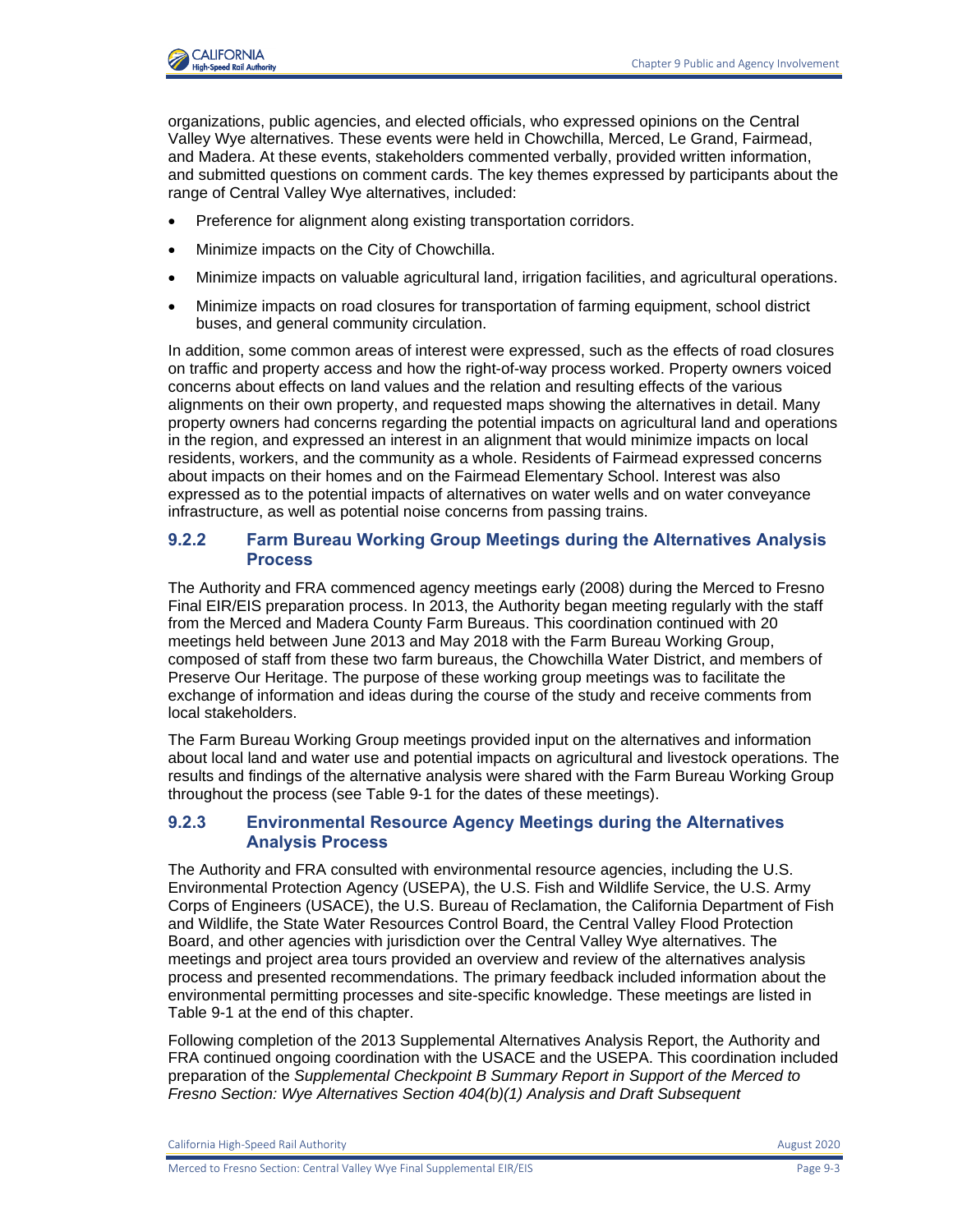

*Environmental Impact Report/Supplemental Environmental Impact Statement* (Supplemental Checkpoint B Summary Report) (Authority and FRA 2013b). The report was intended to assist the USACE and the USEPA in selecting the Central Valley Wye alternatives for further evaluation as part of Section 404 permitting pursuant to 404(b)(1) guidelines of the Clean Water Act.1 The Supplemental Checkpoint B Summary Report evaluated 17 alternatives, and the Authority and FRA determined that 13 of the 17 Central Valley Wye alternatives would be eliminated from further environmental review (refer to Section 2.1.2.2, Consultation after the Merced to Fresno Final EIR/EIS, for further information).

Continued coordination between the Authority, the FRA, the USACE, and the USEPA resulted in further refinements to the Central Valley Wye alternatives. In 2014, the Authority and FRA prepared two addenda to the Supplemental Checkpoint B Summary Report: the *Report Addendum for the September 10, 2013 Checkpoint B Summary Report* (May 2014) (Authority and FRA 2014a) and the *Second Report Addendum to the September 10, 2013 Checkpoint B Summary Report* (August 2014) (Authority and FRA 2014b). During preparation of these two reports, the Authority and FRA continued to refine the Central Valley Wye alternatives, ultimately withdrawing two of the four alternatives and adding one alternative to carry forward for detailed environmental review.

In August and September 2014, respectively, the USEPA and USACE concurred with the Authority and FRA on the alternatives to be evaluated in this Final Supplemental EIR/EIS: SR 152 (North) to Road 13 Wye Alternative, SR 152 (North) to Road 19 Wye Alternative, and Avenue 21 to Road 13 Wye Alternative. The Authority and FRA continued to conduct public outreach with local stakeholders, holding more than 50 agency and public meetings since the alternatives were refined and reduced in number in September 2014. This effort produced additional information about the Central Valley Wye alternatives and informed further refinements to the alternatives proposed to be carried forward or withdrawn. As a result of this additional stakeholder outreach and upon review of improved mapping documentation for the various alignments, a previously considered and dismissed alternative, SR 152 (North) to Road 11 Wye, was reconsidered, reintroduced, and ultimately carried forward for analysis. To support this decision, the Authority and FRA prepared the *Third Report Addendum to the September 10, 2013 Supplemental Checkpoint B Summary Report* (November 2016) (Authority and FRA 2016). The USACE and the USEPA concurred with adding the SR 152 (North) to Road 11 Wye Alternative in December 2016.

# **9.3 Outreach during Development of Draft Supplemental EIR/EIS**

With the selection of the four alternatives, the Authority moved forward with preparation of the Draft Supplemental EIR/EIS.

Section 2.1.2, The Wye Connection, provides details of the approval of the Merced to Fresno Section: Hybrid Alternative as the preferred alternative evaluated in the Merced to Fresno Final EIR/EIS. The Authority's 2012 approval, however, deferred making a decision on the preferred wye design option to allow for additional environmental analysis to be completed.

The public and agency outreach associated with preparation of the Draft Supplemental EIR/EIS as well as this Final Supplemental EIR/EIS continues the public discussion of the wye design options. Throughout this process, the Authority has continued to hold meetings to update and obtain feedback from the public and meet with federal, state, and local agencies.

The following subsections provide details of these activities.

<sup>1</sup> In December 2010, the Authority, FRA, the USEPA, and the USACE signed a Memorandum of Understanding (MOU) for integrating NEPA, Section 404 of the Clean Water Act, and Section 408 Rivers and Harbors Act Section 14 processes for the HSR project. The MOU requires completion of three milestones (Checkpoints A, B, and C) prior to submission of Section 404 permit applications for each section of the HSR project, as appropriate. Checkpoint B defines the range of alternatives for consideration.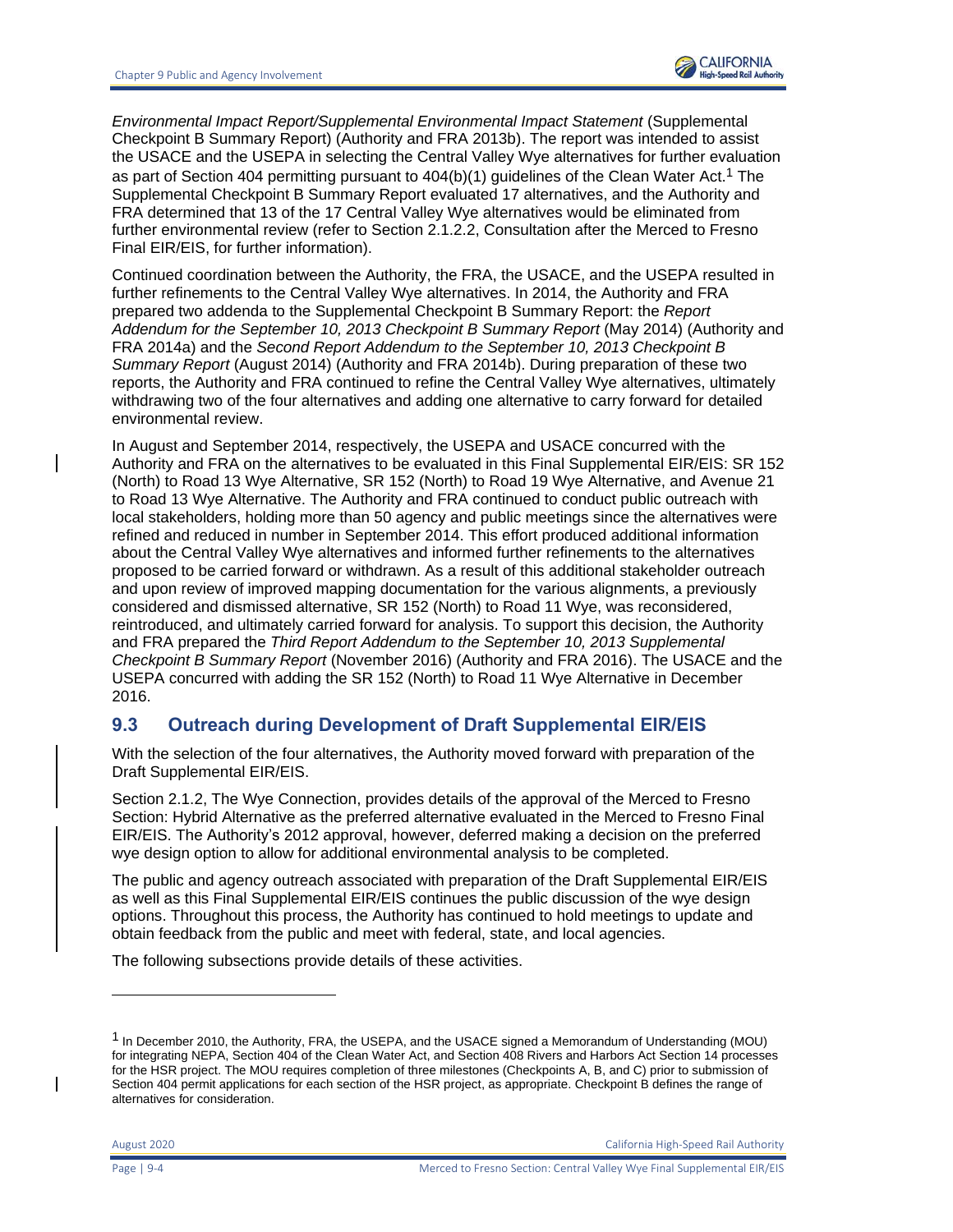

## **9.3.1 Public Information Materials and Meetings**

Public information meetings were held during preparation of the Draft Supplemental EIR/EIS to inform the public about the environmental analysis, alternative refinements, recommendations for the preferred alternative, and the status of the Draft Supplemental EIR/EIS throughout the preparation phase. In addition, these meetings provided information on various HSR project components and served as forums for obtaining feedback. The public information meetings included brief presentations and project information materials (on display and in fact sheets), and project staff were available to answer questions. Meetings were announced through direct mail to those who requested involvement in and notification of activities related to the Central Valley Wye alternatives, advertisements in local newspapers, and postings on the Authority's website: [https://www.hsr.ca.gov/programs/environmental/eis\\_eir/draft\\_supplemental\\_merced\\_fresno.aspx.](https://www.hsr.ca.gov/programs/environmental/eis_eir/draft_supplemental_merced_fresno.aspx?.) Various publications and materials were also made available on this website, including the *Merced to Fresno Section: Central Valley Wye High-Speed Rail Fact Sheet, Permit to Enter Process, "Your Property, Your High-Speed Rail Project."*

The Authority also participated in additional public meetings hosted by other agencies to provide project information and obtain feedback. The places and dates of these meetings are listed in [Table 9-1](#page-6-0) at the end of this chapter.

#### **9.3.2 Tribal Coordination Meetings**

The Authority coordinated with Native American tribal representatives during coordination meetings and a project tour. Multiple tribes participated in a July 16, 2014 Tribal Coordination meeting. Other tribal representatives participated in a tour of the Central Valley Wye alternatives on August 28, 2014. [Table 9-1](#page-6-0) at the end of this chapter lists dates and locations of these meetings. Section 3.17, Cultural Resources, includes detailed information on coordination with Native American tribes. Additionally, Volume II, Appendix 3.17-C, Tribal Outreach and Consultation, provides a summary of the consultation conducted by the Authority for the HSR Section 106 Programmatic Agreement, including tribal outreach and consultation for the Central Valley Wye alternatives.

For projects that issue a Notice of Preparation after July 1, 2015, Assembly Bill 52 (Chapter 532, Statutes of 2014) requires lead agencies to offer Native American tribes with an interest in tribal cultural resources located within their jurisdiction the opportunity to consult on CEQA documents. Because the Notice of Preparation was issued prior to July 1, 2015, the Central Valley Wye alternatives are not subject to Assembly Bill 52 tribal consultation requirements under CEQA.

### **9.3.3 Agency Meetings and Consultation**

The Authority consulted with federal, state, and local agencies under NEPA and with trustee and responsible agencies under CEQA regarding specific resources under the jurisdiction of these agencies as provided in [Table 9-1.](#page-6-0)<sup>2</sup> Additional information on coordination efforts are described Section 3.7, Biological Resources and Wetlands; Section 3.12, Socioeconomics and Communities; and Chapter 5. [Table 9-1](#page-6-0) also provides dates and places of meetings with other interested federal, state, and local agencies that were also consulted throughout the process.

# **9.4 Notification and Circulation of Draft Supplemental EIR/EIS**

Notices regarding the availability and separate CEQA and NEPA circulations of the Draft Supplemental EIR/EIS were provided pursuant to CEQA and NEPA requirements in both English and Spanish. These notices included publication of an announcement in local newspapers that have general circulation in areas potentially affected by the Central Valley Wye alternatives. The announcements described the availability of the Draft Supplemental EIR/EIS, the times and locations of one open-house public meeting and two public hearings, locations where the

California High-Speed Rail Authority **August 2020** 2020

 $2$  Three federal agencies are defined as Cooperating Agencies as part of this NEPA review process: the USACE, the Bureau of Reclamation, and the Surface Transportation Board.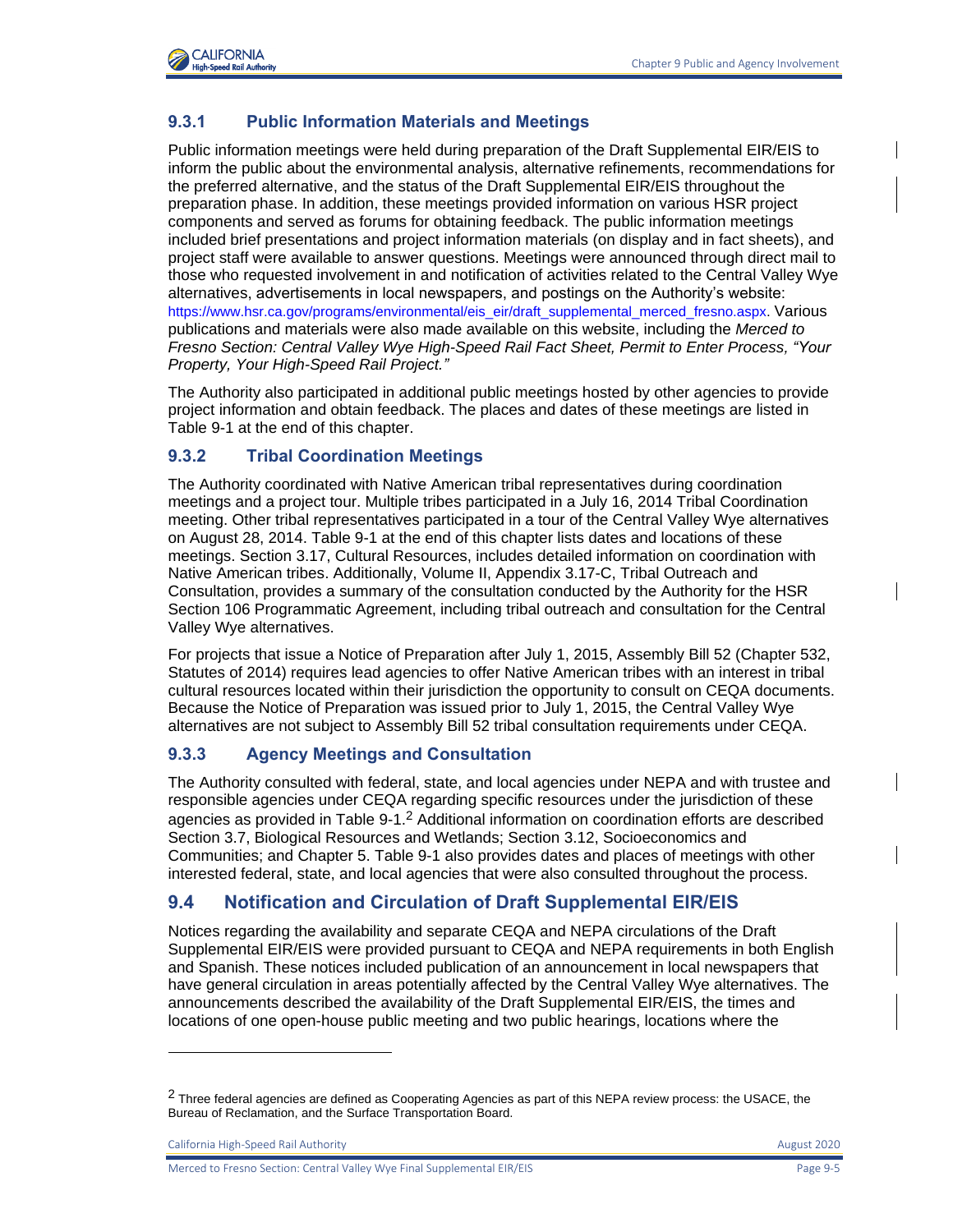

document could be viewed, and the period during which public comment would be received. Letters and notices of availability were made available in English and Spanish. Letters and notices of availability were also mailed to those within a 300-foot buffer of the project footprints for all Central Valley Wye alternatives, which is inclusive of temporary and permanent impacts associated with each Central Valley Wye alternative. In addition, letters and notices were mailed to additional stakeholders who had indicated their interest in the project and had requested to be kept informed. Emails were also sent to an email distribution list composed of emails collected from public commenters and public information meeting attendees who provided an email address and asked to be added to the project mailing list. Separate emails were also sent to local and regional elected officials in the Central Valley.

The Authority published a notice of availability for the Draft Supplemental EIR/EIS for CEQA circulation on May 3, 2019, indicating a 48-day public review period ending on June 20, 2019. The notice advised of an open-house public meeting, which was held at Fairmead Elementary School on Wednesday May 15, 2019, as well as of a public hearing that was held at the Little Theater in Chowchilla on Wednesday June 5, 2019.

The USEPA published a notice of availability for the Draft Supplemental EIR/EIS in the *Federal Register* on September 13, 2019, indicating a 45-day public review period ending on October 28, 2019. Pursuant to the NEPA Assignment Memorandum of Understanding (FRA and State of California 2019), the Authority convened a public hearing held on Tuesday, October 1, 2019.

The Authority published a notice of availability for the Revised Draft Supplemental EIR/Second Draft Supplemental EIS, Biological Resources Analysis on March 13, 2020, indicating a 45-day public review period ending on April 27, 2020. Also on March 13, 2020, the USEPA published a related notice of availability in the *Federal Register*. No public hearings or meetings were associated with this document's publication.

Additional notices included for each of the three above circulations included:

- Notices of completion indicating the availability of the Draft Supplemental EIR/EIS were filed with the State Clearinghouse and sent to state agencies.
- Notices of availability were also displayed at the offices of the County Clerks for Merced, Madera, Fresno, and Stanislaus Counties.

The Draft Supplemental EIR/EIS (and Revised Draft Supplemental EIR/Second Draft Supplemental EIS) were sent to federal, state, and local agencies, regional transportation agencies, and organizations and persons who had expressed an interest in the project. Each was made available on the Authority's website ([www.hsr.ca.gov](http://www.hsr.ca.gov/)), on CD upon request, and on the USEPA's online EIS Database at: <https://cdxnodengn.epa.gov/cdx-enepa-public/action/eis/search>. Printed and electronic copies were placed at public libraries, Authority offices, and county clerk offices. Public hearing dates and locations also were posted on the Authority's website.<sup>3</sup>

Over all three public review periods noted above, the Authority received a total of 82 comment submittals through a combination of letters, e-mails, comment cards at public meetings/hearings, and oral comments (court reporter) provided at the CEQA public hearing. Of the 82 submissions, 5 indicated support for the project or a specific alternative, 23 expressed opposition to the project or a specific alternative, and the remaining 54 did not state a clear preference regarding the project or a specific alternative. These 82 submissions yielded a total of 731 discrete comments on the Draft Supplemental EIR/EIS.

The greatest number of comments were received from local agencies, particularly the Wye Madera County Task Force, the City of Chowchilla (also part of the Wye Madera County Task Force), and local school districts. These agencies commented on the potential for the alternatives

August 2020 California High-Speed Rail Authority

<sup>3</sup> Please refer to Draft Supplemental EIR/EIS Chapter 10, Draft Supplemental EIR/EIS Distribution, for a complete distribution list for that document. Chapter 10, Final Supplemental EIR/EIS Distribution, of this Final Supplemental EIR/EIS has been revised to reflect updates for the present distribution.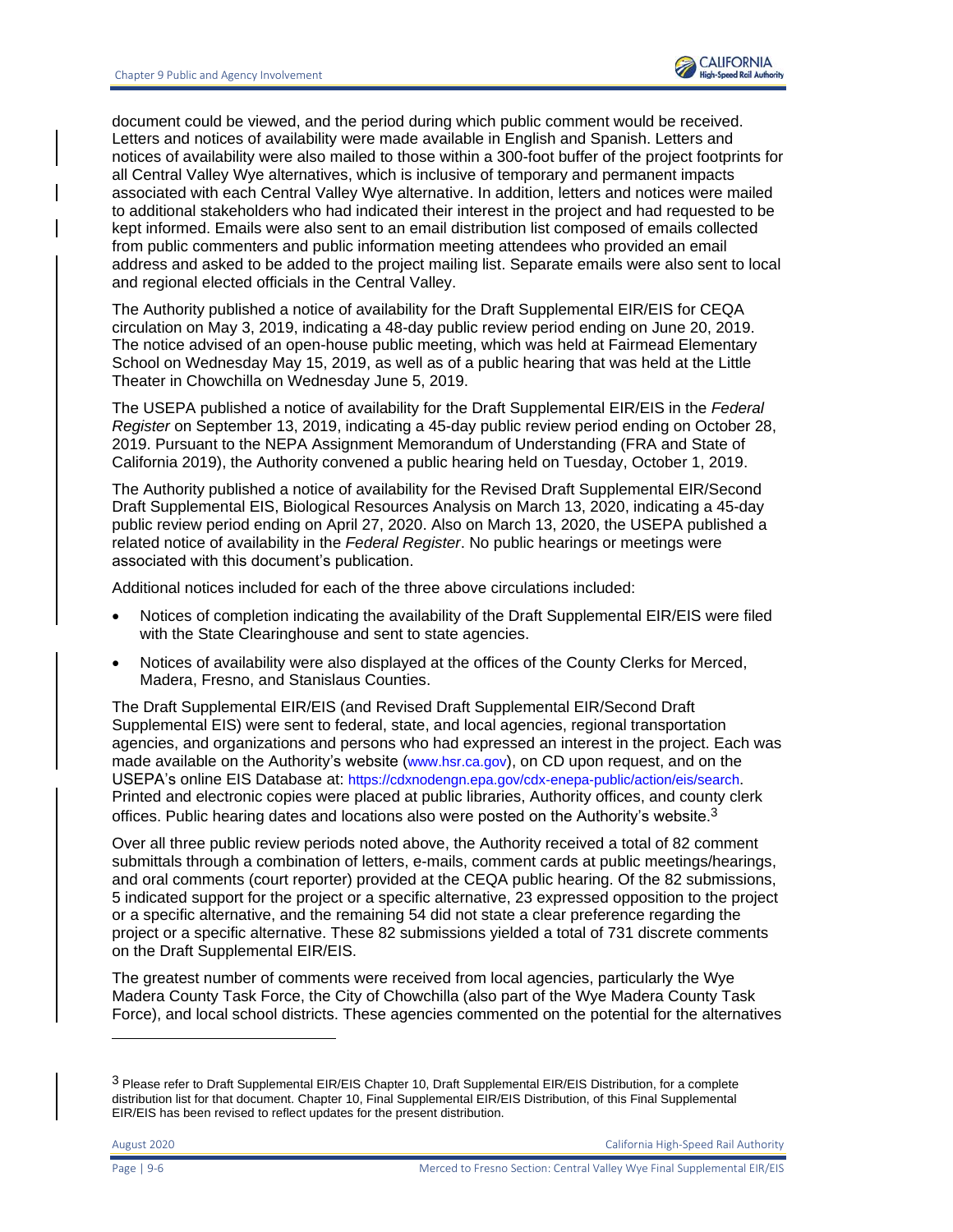

to have socioeconomic and fiscal impacts; some of the comments urged the Authority to select Madera County as the location for the HSR system's heavy maintenance facility. In response to these comments, the Authority conducted several in-person review workshops with the Wye Madera County Task Force and school districts to go over key comments raised by these parties and prospective resolution of outstanding concerns.

A substantial portion of comments were also received from people living in the communities of Fairmead and Chowchilla, including those who own or operate farms in the area. These commenters expressed concern about effects on agricultural operations and infrastructure, particularly irrigation infrastructure.

#### <span id="page-6-0"></span>**Table 9-1 Public and Agency Meetings**

| <b>Organization/Individual</b>                                              | <b>Date</b> | <b>Topic</b>                                           |
|-----------------------------------------------------------------------------|-------------|--------------------------------------------------------|
| Merced County Farm Bureau, Madera County<br>Farm Bureau, and Kole Upton     | 6/20/2012   | <b>Coordination Meeting</b>                            |
| City of Chowchilla                                                          | 9/26/2012   | <b>HSR Briefing</b>                                    |
| Central Valley Rails to Trails Meeting                                      | 11/20/2012  | <b>HSR Briefing</b>                                    |
| Central Valley Rail Policy Working Group<br>meeting/SJRCC                   | 11/30/2012  | <b>HSR Discussion</b>                                  |
| Kole Upton, Representative of Preserve Our<br>Heritage                      | 1/9/2013    | <b>HSR Presentation and Discussion</b>                 |
| City of Chowchilla                                                          | 1/15/2013   | <b>HSR Briefing</b>                                    |
| City of Chowchilla                                                          | 1/17/2013   | <b>HSR Briefing</b>                                    |
| Madera County Supervisor Max Rodriguez and<br>Lazy K Ranch                  | 1/22/2013   | HSR Briefing and Discussion                            |
| Authority Board of Directors Meeting                                        | 1/23/2013   | <b>Project Update Presentation</b>                     |
| Fagundes Dairy                                                              | 1/25/2013   | <b>HSR Discussion</b>                                  |
| Merced City Council                                                         | 2/4/2013    | HSR Briefing and Discussion                            |
| Dan Lieberman, District Director for State Senator<br>Leland Yee            | 2/8/2013    | <b>HSR Briefing</b>                                    |
| Fred Fagundes, Preserve Our Heritage, Merced<br>County Farm Bureau          | 2/8/2013    | HSR Briefing and Discussion                            |
| Fred Fagundes, Judge Brigby, Madera County<br>Planning and Roads Department | 2/20/2013   | HSR Briefing and Discussion                            |
| Madera County Roads Department                                              | 2/27/2013   | <b>Coordination Meeting</b>                            |
| CertainTeed Corporation                                                     | 3/4/2013    | HSR Briefing and Discussion                            |
| Assemblyman Frank Bigelow, District 5                                       | 3/14/2013   | HSR Briefing and Discussion                            |
| City of Chowchilla                                                          | 3/19/2013   | HSR Briefing and Discussion                            |
| Merced County Farm Bureau                                                   | 3/19/2013   | HSR Briefing and Discussion                            |
| Madera County Farm Bureau                                                   | 3/19/2013   | HSR Briefing and Discussion                            |
| <b>MCAG Executive Director Marjie Kirn</b>                                  | 3/19/2013   | HSR Briefing and Discussion                            |
| <b>Central Valley Wye Community Meeting</b>                                 | 3/20/2013   | Community Meeting, Presentation, Open<br>House and Q&A |

California High-Speed Rail Authority **August 2020 August 2020**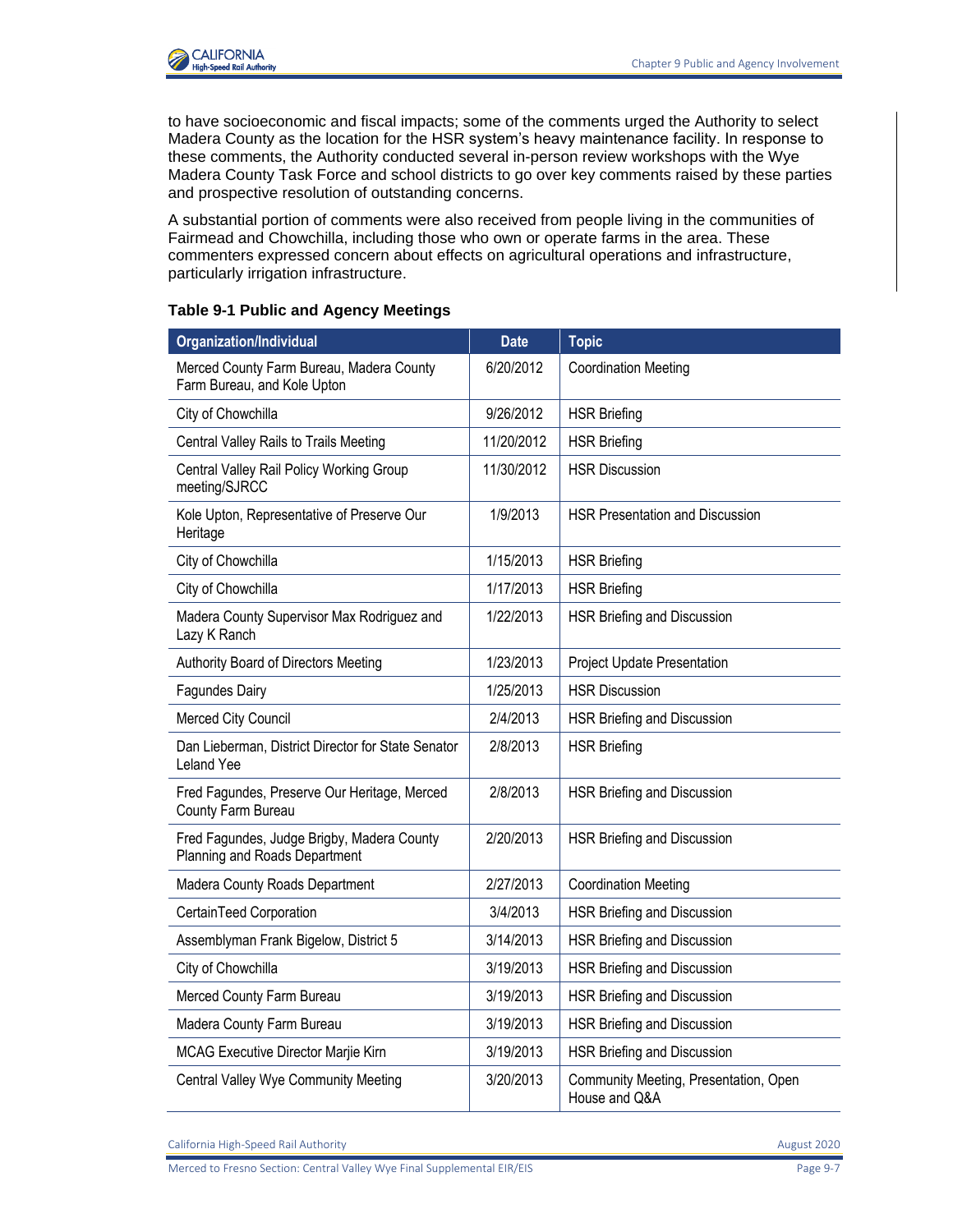

| <b>Organization/Individual</b>                                                                       | <b>Date</b> | <b>Topic</b>                                               |
|------------------------------------------------------------------------------------------------------|-------------|------------------------------------------------------------|
| Lazy K Ranch                                                                                         | 3/20/2013   | HSR Briefing and Discussion                                |
| Congressman Costa's staff, Merced College<br>President Taylor, Madera County Supervisor<br>Farinelli | 3/21/2013   | HSR Presentation and Discussion                            |
| Madera County Transportation Commission                                                              | 3/21/2013   | <b>Coordination Meeting</b>                                |
| Congressional Central Valley Wye Alignment Tour<br>(Congressman Denman, Congressman Costa)           | 3/26/2013   | Tour and Discussion with Congressional Staff               |
| <b>Central Valley Wye Community Meeting</b>                                                          | 3/27/2013   | Community Presentation and Open House                      |
| Preserve our Heritage                                                                                | 3/27/2013   | HSR Briefing and Discussion                                |
| Merced County Farm Bureau                                                                            | 3/27/2013   | HSR Briefing and Discussion                                |
| Madera County Farm Bureau                                                                            | 3/27/2013   | HSR Briefing and Discussion                                |
| Chowchilla Elementary and High School Districts                                                      | 3/27/2013   | HSR Update and Discussion                                  |
| Authority Board of Directors Meeting                                                                 | 4/4/2013    | Presentation on the Central Valley Wye<br>Alternatives     |
| Merced County Supervisor Pedrozo                                                                     | 4/8/2013    | Update Elected Officials on HSR and Q&A                    |
| Merced County Supervisor Pedrozo, Marchini<br>Farms                                                  | 4/8/2013    | HSR Briefing and Discussion                                |
| Merced County Farm Bureau                                                                            | 4/9/2013    | HSR Project Update and Q&A                                 |
| Madera County Farm Bureau                                                                            | 4/9/2013    | HSR Project Update and Q&A                                 |
| Madera County Staff                                                                                  | 4/16/2013   | <b>Coordination Meeting</b>                                |
| USACE, USEPA, USFWS, NOAA/NMFS, USBR,<br>CDFW, SWRCB, CVFPB                                          | 4/17/2013   | <b>HSR Presentation and Discussion</b>                     |
| Minturn Nut Company, Marchini Farms, Merced<br><b>County Supervisor Pedrozo</b>                      | 4/22/2013   | HSR Briefing and Discussion                                |
| CertainTeed Corporation                                                                              | 4/25/2013   | HSR Briefing and Discussion                                |
| Lower San Joaquin Levee District                                                                     | 5/1/2013    | <b>Coordination Meeting</b>                                |
| Madera County Flood Control                                                                          | 5/1/2013    | <b>Coordination Meeting</b>                                |
| Dos Palos Cotton Gin                                                                                 | 5/1/2013    | HSR Briefing and Discussion                                |
| Fairmead Community, Friends of Fairmead                                                              | 5/5/2013    | HSR Update and Q&A                                         |
| Chowchilla Developer                                                                                 | 5/9/2013    | HSR Briefing and Discussion                                |
| Fagundes Ranch, Preserve Our Heritage,<br>Fagundes Brothers                                          | 5/10/2013   | Overview of Central Valley Working Group<br>and Discussion |
| Local Farm Operators                                                                                 | 5/10/2013   | HSR Briefing and Discussion                                |
| City of Chowchilla                                                                                   | 5/15/2013   | <b>Coordination Meeting</b>                                |
| Almond Tree Hulling Company                                                                          | 5/15/2013   | HSR Project Update and Q&A                                 |
| Greenhills Homeowners Association, Executive<br>Board                                                | 5/15/2013   | HSR Project Update and Q&A                                 |
| <b>UPRR</b>                                                                                          | 5/23/2013   | HSR Project Update and Q&A                                 |

August 2020 California High-Speed Rail Authority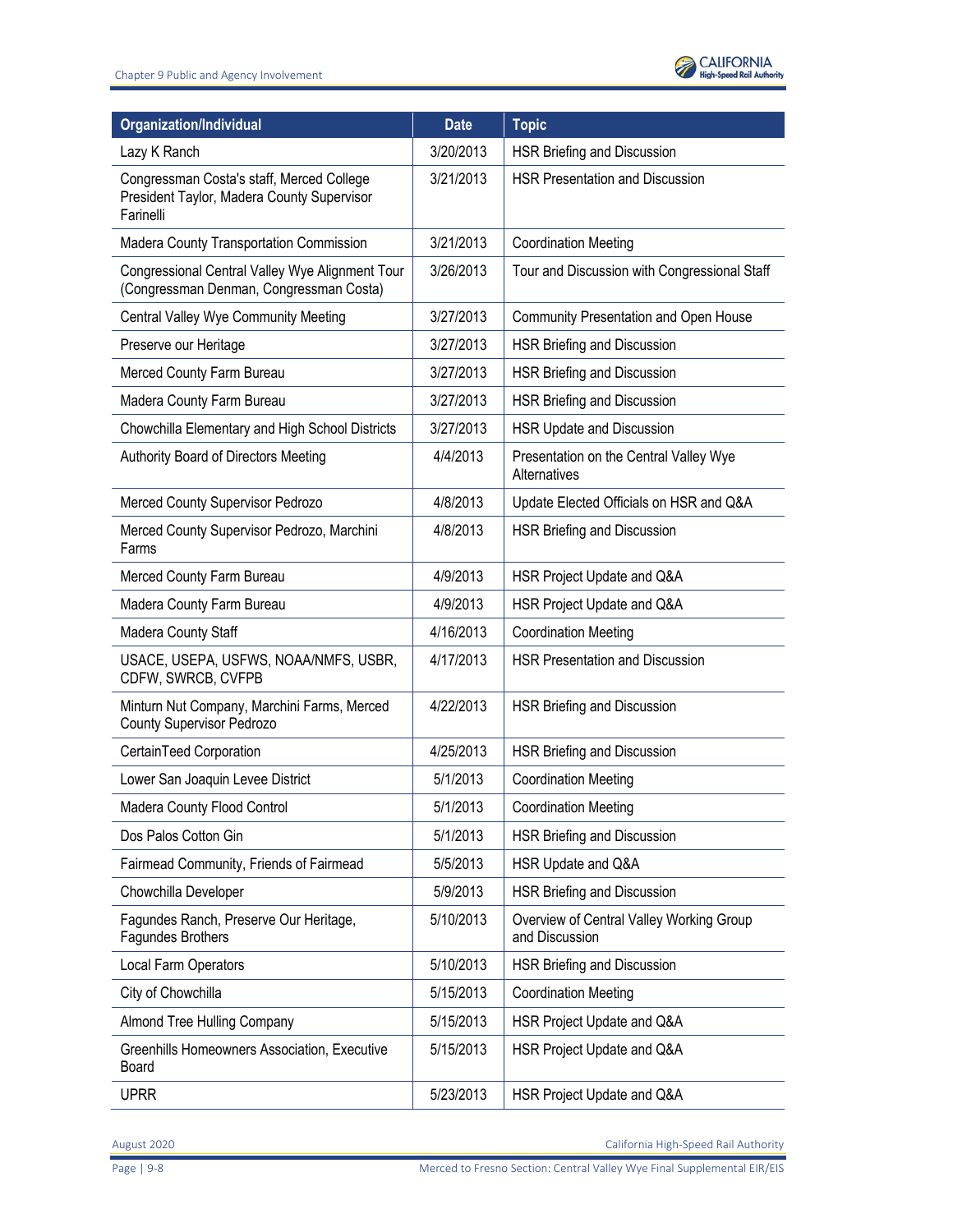

| <b>Organization/Individual</b>                                                                                                        | <b>Date</b> | <b>Topic</b>                                                                  |
|---------------------------------------------------------------------------------------------------------------------------------------|-------------|-------------------------------------------------------------------------------|
| Fairmead Community, Friends of Fairmead                                                                                               | 5/30/2013   | HSR Project Update and Q&A                                                    |
| Preserve Our Heritage, Fagundes Ranch,<br>Fagundes Brothers                                                                           | 5/31/2013   | HSR Project Update and Q&A                                                    |
| Preserve Our Heritage, Fagundes Brothers,<br><b>Greenhills Homeowners Association</b>                                                 | 6/10/2013   | HSR Briefing and Discussion                                                   |
| Chowchilla City Council                                                                                                               | 6/11/2013   | HSR Presentation and Q&A                                                      |
| Chowchilla School District Superintendents                                                                                            | 6/12/2013   | HSR Presentation and Q&A                                                      |
| Merced County Farm Bureau/Madera County<br>Farm Bureau                                                                                | 6/12/2013   | Farm Bureau Working Group Briefing and<br>Discussion                          |
| Fagundes Brothers                                                                                                                     | 6/14/2013   | HSR Briefing and Discussion                                                   |
| Val Lopez (Amah Mutsun Tribe)                                                                                                         | 6/18/2013   | <b>Tribal Coordination Meeting</b>                                            |
| Merced County Farm Bureau/Madera County<br>Farm Bureau                                                                                | 7/8/2013    | Farm Bureau Working Group Briefing and<br><b>Discussion</b>                   |
| <b>Merced Public Works</b>                                                                                                            | 7/25/2013   | <b>Coordination Meeting</b>                                                   |
| Merced County Farm Bureau/Madera County<br>Farm Bureau                                                                                | 8/14/2013   | Farm Bureau Working Group Briefing and<br>Discussion                          |
| Caltrans District 6                                                                                                                   | 8/14/2013   | <b>Coordination Meeting</b>                                                   |
| <b>UPRR</b>                                                                                                                           | 8/20/2013   | HSR Project Update and Q&A                                                    |
| Merced County Farm Bureau/Madera County<br>Farm Bureau                                                                                | 10/9/2013   | Farm Bureau Working Group Briefing and<br><b>Discussion</b>                   |
| Merced County Supervisor John Pedrozo and<br>Merced County Staff                                                                      | 10/10/2013  | Update Elected Officials on HSR and Q&A                                       |
| Tribal Coordination Meeting with Amah Mutsun<br>Tribe                                                                                 | 10/25/2013  | Meeting to discuss the San Jose to Merced<br>Section, updates to HSR and Q&A. |
| Teleconference with USEPA and USACE                                                                                                   | 11/12/2013  | <b>Coordination Meeting</b>                                                   |
| <b>USEPA and USACE Agency Tour</b>                                                                                                    | 11/19/2013  | Tour and Agency Coordination Discussion                                       |
| <b>USEPA and USACE Teleconference</b>                                                                                                 | 11/26/2013  | <b>Coordination Meeting</b>                                                   |
| California Department of Corrections and<br>Rehabilitation                                                                            | 12/2/2013   | HSR Presentation and Discussion                                               |
| <b>USEPA and USACE Teleconference</b>                                                                                                 | 12/3/2013   | <b>Coordination Meeting</b>                                                   |
| Merced County Farm Bureau/Madera County<br>Farm Bureau                                                                                | 12/18/2013  | Farm Bureau Working Group Briefing and<br>Discussion                          |
| Greenhills Estates Property Owners, Chowchilla<br>City Manager Lewis, Chowchilla Mayor Walker,<br>and Madera County Supervisor Rogers | 1/15/2014   | <b>HSR Presentation and Discussion</b>                                        |
| Madera County Public Works Staff                                                                                                      | 1/23/2014   | HSR Presentation and Q&A                                                      |
| Caltrans District 10                                                                                                                  | 1/27/2014   | HSR Presentation and Q&A                                                      |
| Caltrans District 6                                                                                                                   | 1/28/2014   | HSR Presentation and Q&A                                                      |

California High-Speed Rail Authority **August 2020** California High-Speed Rail Authority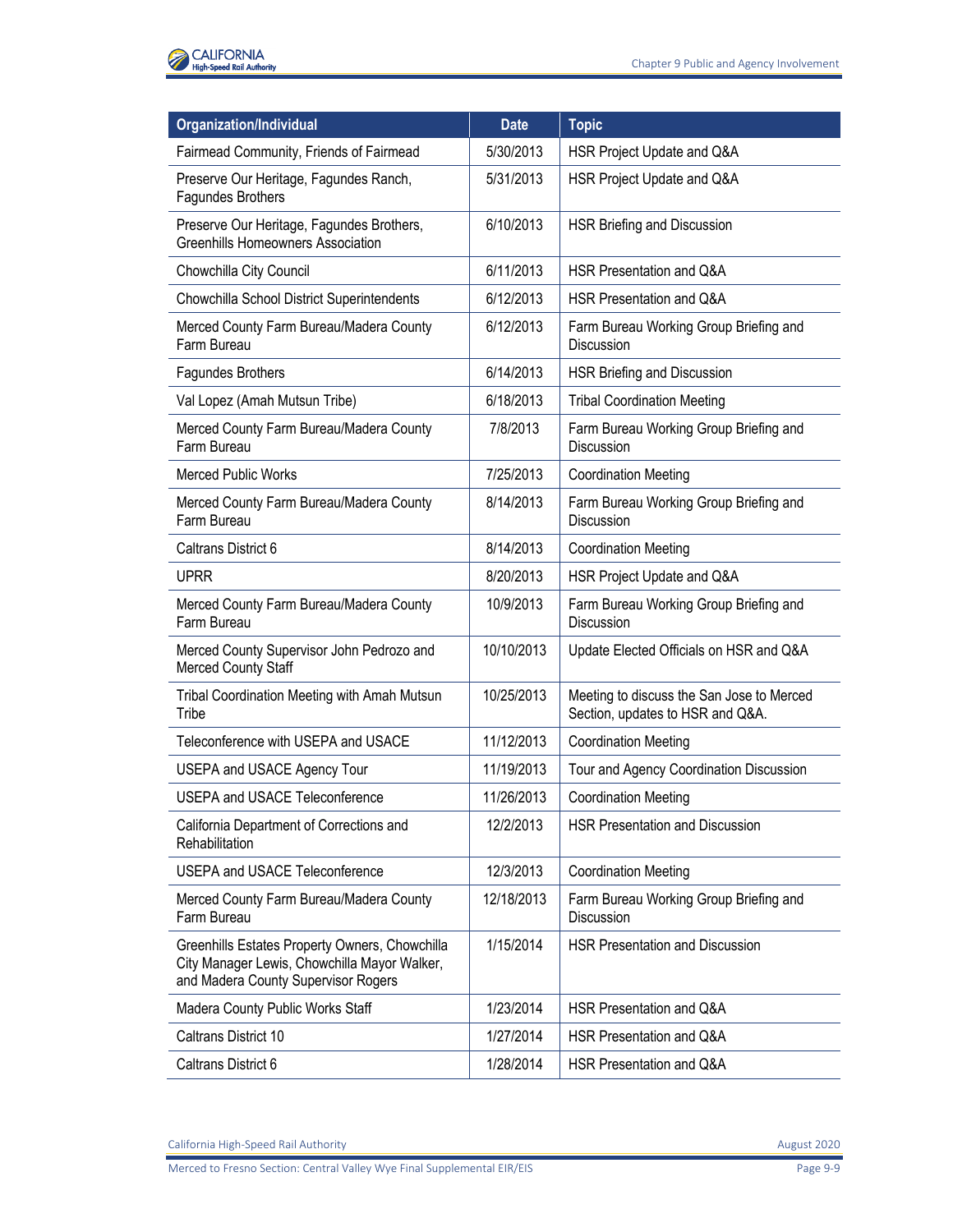

| Organization/Individual                                                                                                       | <b>Date</b> | <b>Topic</b>                                                              |
|-------------------------------------------------------------------------------------------------------------------------------|-------------|---------------------------------------------------------------------------|
| Merced County Farm Bureau/Madera County<br>Farm Bureau                                                                        | 3/5/2014    | Farm Bureau Working Group Briefing and<br><b>Discussion</b>               |
| City of Chowchilla                                                                                                            | 3/5/2014    | Meeting to discuss potential noise and<br>vibration impacts in Chowchilla |
| Caltrans District 6                                                                                                           | 5/29/2014   | Proposed HSR alignment crossings for SR<br>99/SR 152 Interchange          |
| Merced County Farm Bureau/Madera County<br>Farm Bureau, Preserve Our Heritage Members,<br>and Chowchilla Water District Staff | 6/5/2014    | Farm Bureau Working Group Briefing and<br><b>Discussion</b>               |
| City of Chowchilla and Caltrans District 7                                                                                    | 6/5/2014    | <b>Coordination Meeting</b>                                               |
| Native American Tribes in Central Valley Wye<br>Area                                                                          | 7/16/2014   | <b>Tribal Coordination Meeting</b>                                        |
| Central Valley Wye Area Federal Agency Tour                                                                                   | 7/17/2014   | HSR Presentation, Tour and Q&A                                            |
| Tribal Representatives in the Central Valley Wye<br>Area                                                                      | 8/28/2014   | Tribal Coordination Meeting and tour of the<br>alignments                 |
| Merced County Farm Bureau/Madera County<br>Farm Bureau                                                                        | 9/25/2014   | Farm Bureau Working Group Briefing and<br><b>Discussion</b>               |
| Chowchilla Water District                                                                                                     | 1/5/2015    | HSR Briefing and Discussion                                               |
| City of Chowchilla                                                                                                            | 1/6/2015    | HSR Briefing and Discussion                                               |
| City of Madera Staff                                                                                                          | 1/6/2015    | HSR Briefing and Discussion                                               |
| County of Madera Public Works                                                                                                 | 1/8/2015    | HSR Briefing and Discussion                                               |
| Henry Miller Reclamation District                                                                                             | 1/8/2015    | HSR Briefing and Discussion                                               |
| San Luis Canal Company                                                                                                        | 1/8/2015    | HSR Briefing and Discussion                                               |
| Merced County Farm Bureau/Madera County<br>Farm Bureau                                                                        | 1/8/2015    | Farm Bureau Working Group Briefing and<br>Discussion                      |
| Central Valley Flood Protection Board                                                                                         | 1/15/2015   | HSR Briefing and Discussion                                               |
| <b>Merced County</b>                                                                                                          | 1/16/2015   | <b>Coordination Meeting</b>                                               |
| Central Valley Wye Community Information<br>Meeting                                                                           | 1/20/2015   | Public Presentation, Open House and<br>Discussion                         |
| Central Valley Wye Community Information<br>Meeting                                                                           | 1/21/2015   | Public Presentation, Open House and<br>Discussion                         |
| Central California Irrigation District                                                                                        | 1/26/2015   | HSR Briefing and Discussion                                               |
| PG&E                                                                                                                          | 2/4/2015    | Interconnection Coordination                                              |
| Henry Miller Reclamation District                                                                                             | 2/10/2015   | HSR Briefing and Discussion                                               |
| City of Chowchilla                                                                                                            | 2/24/2015   | HSR Briefing and Discussion                                               |
| Merced County Public Works Department                                                                                         | 4/8/2015    | <b>Coordination Meeting</b>                                               |
| Merced County Farm Bureau/Madera County<br>Farm Bureau, Preserve Our Heritage Members,<br>and Chowchilla Water District Staff | 6/4/2015    | Farm Bureau Working Group Briefing and<br><b>Discussion</b>               |

August 2020 California High-Speed Rail Authority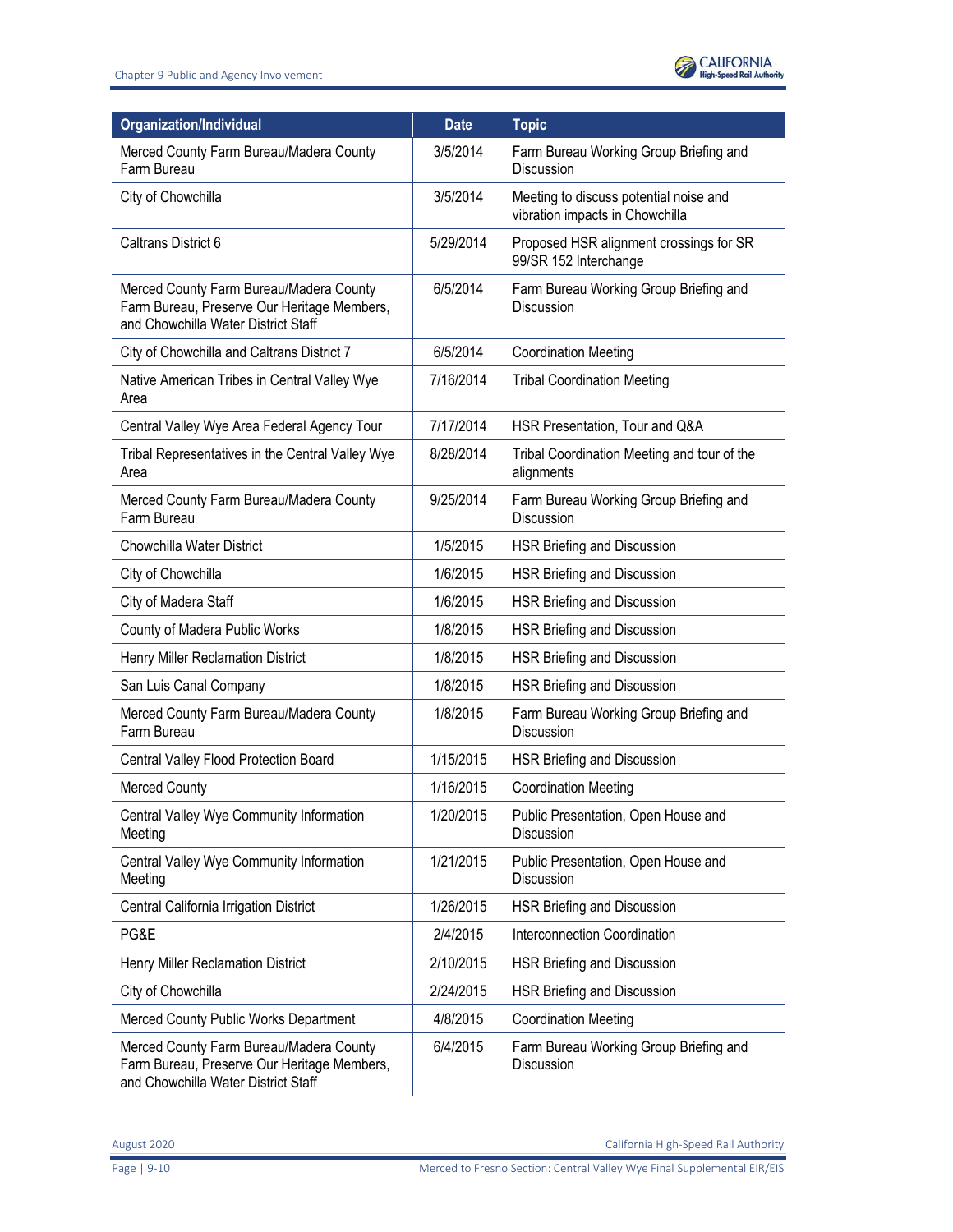

| Organization/Individual                                    | <b>Date</b> | <b>Topic</b>                                                                                                           |
|------------------------------------------------------------|-------------|------------------------------------------------------------------------------------------------------------------------|
| Lower San Joaquin Levee District                           | 6/12/2015   | <b>Coordination Meeting</b>                                                                                            |
| Chowchilla Water District                                  | 6/30/2015   | <b>Coordination Meeting</b>                                                                                            |
| Fairmead Community, Friends of Fairmead                    | 6/30/2015   | HSR Project Update and Q&A                                                                                             |
| Madera County Roads Department                             | 7/2/2015    | <b>Coordination Meeting</b>                                                                                            |
| Madera County Flood Control                                | 7/2/2015    | <b>Coordination Meeting</b>                                                                                            |
| Fairmead Community, Friends of Fairmead                    | 7/14/2015   | HSR Update and Q&A                                                                                                     |
| Chowchilla Elementary School District                      | 9/4/2015    | HSR Update and Discussion                                                                                              |
| <b>USACE</b>                                               | 9/22/2015   | Section 408 Preliminary Determination<br>Meeting                                                                       |
| Fairmead Community, Friends of Fairmead                    | 12/12/2015  | HSR Update and Q&A                                                                                                     |
| <b>USACE</b>                                               | 12/22/2015  | Section 408 Preliminary Determination<br>Meeting                                                                       |
| Merced County Farm Bureau/Madera County<br>Farm Bureau     | 2/23/2016   | Farm Bureau Working Group Briefing and<br>Discussion                                                                   |
| <b>USACE</b>                                               | 2/24/2016   | Section 408 Preliminary Determination<br>Meeting                                                                       |
| USFWS, CDFW, USFS, USACE, NOAA/NMFS                        | 3/16/2016   | Central Valley Regulatory Agency Meeting,<br>Biological Assessment <sup>1</sup>                                        |
| USEPA, USFWS, CDFW, USACE, USBR,<br>SWRCB, NOAA/NMFS       | 4/20/2016   | Central Valley Regulatory Agency Meeting,<br><b>Biological Resources and Wetlands Technical</b><br>Report <sup>1</sup> |
| Merced County Farm Bureau/Madera County<br>Farm Bureau     | 4/29/2016   | Farm Bureau Working Group Briefing and<br><b>Discussion</b>                                                            |
| USEPA, USACE, USBR, STB, SWRCB, CDFW,<br>USFWS, NOAA/NMFS  | 5/18/2016   | Central Valley Regulatory Agency Meeting,<br>Hydrology and Water Resources Technical<br>Report <sup>1</sup>            |
| USEPA, USACE, STB, SWRCB, CDFW, USFWS,<br><b>NOAA/NMFS</b> | 6/15/2016   | Central Valley Regulatory Agency Meeting,<br>Environmental Justice Outreach <sup>1</sup>                               |
| Fairmead Community, Friends of Fairmead                    | 6/16/2016   | HSR Update and Q&A                                                                                                     |
| USEPA, USACE, USBR, SWRCB, CDFW,<br>USFWS, NOAA/NMFS, STB  | 7/11/2016   | Central Valley Regulatory Agency Meeting,<br>Alternatives <sup>1</sup>                                                 |
| Fairmead Community, Friends of Fairmead                    | 7/14/2016   | HSR Update and Q&A                                                                                                     |
| <b>USACE</b>                                               | 7/19/2016   | Section 408 Preliminary Determination<br>Meeting                                                                       |
| Fresno-Madera Fire and Life Safety                         | 7/20/2016   | <b>HSR Coordination and Update</b>                                                                                     |
| Merced County Farm Bureau/Madera County<br>Farm Bureau     | 7/21/2016   | Farm Bureau Working Group Briefing and<br>Discussion                                                                   |
| Caltrans District 10                                       | 7/29/2016   | HSR Update and Discussion                                                                                              |
| Madera County                                              | 8/2/2016    | <b>HSR Coordination and Update</b>                                                                                     |

California High-Speed Rail Authority **August 2020** California High-Speed Rail Authority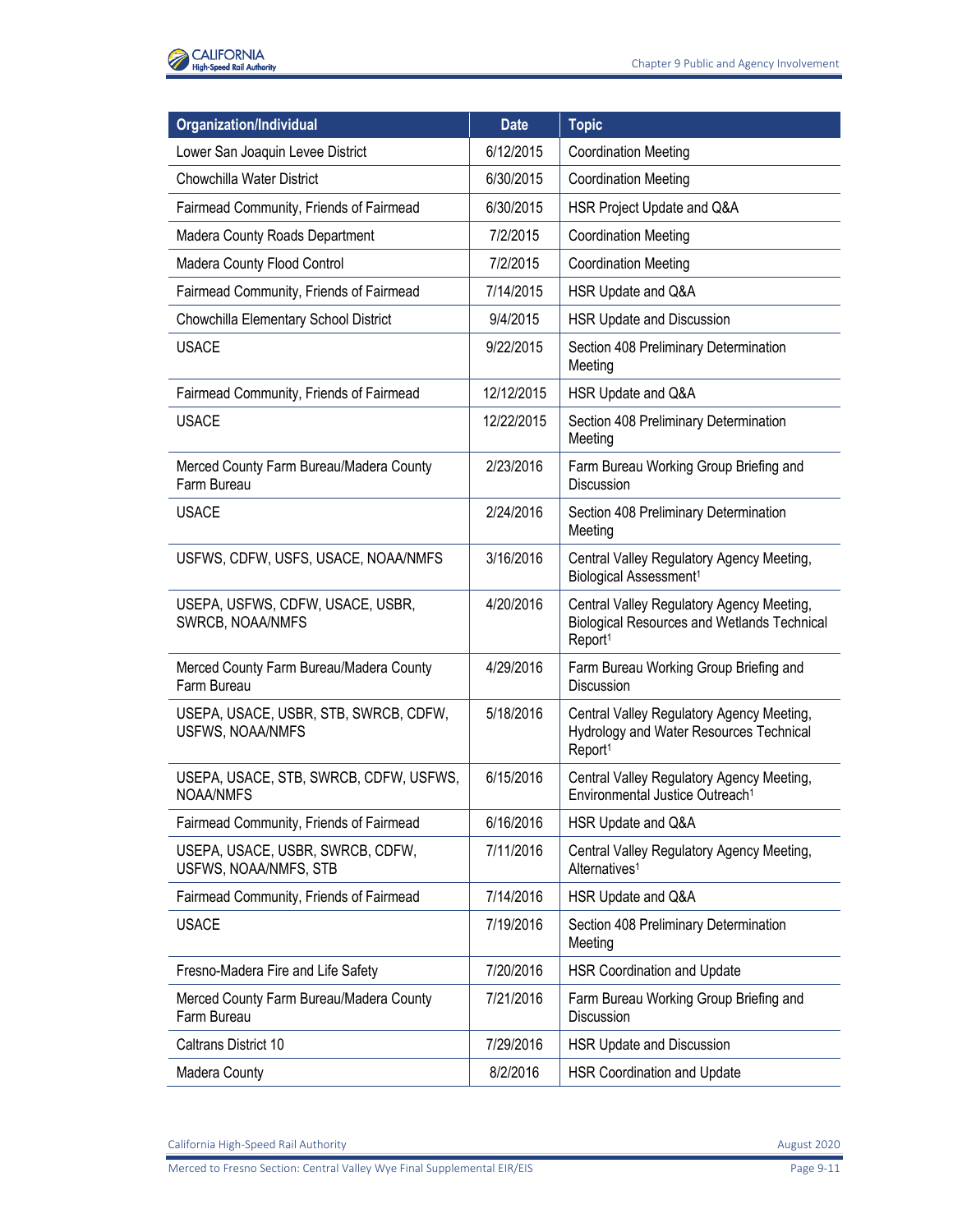

| Organization/Individual                                                                                                                                                           | <b>Date</b> | <b>Topic</b>                                                                                                                                                                                           |
|-----------------------------------------------------------------------------------------------------------------------------------------------------------------------------------|-------------|--------------------------------------------------------------------------------------------------------------------------------------------------------------------------------------------------------|
| California Department of Corrections and<br>Rehabilitation                                                                                                                        | 8/10/2016   | HSR Briefing and Discussion                                                                                                                                                                            |
| City of Chowchilla                                                                                                                                                                | 8/10/2016   | HSR Briefing and Discussion                                                                                                                                                                            |
| <b>Merced County</b>                                                                                                                                                              | 8/12/2016   | HSR Briefing and Discussion                                                                                                                                                                            |
| Chowchilla Elementary and Middle School District                                                                                                                                  | 8/26/2016   | HSR Update and Discussion                                                                                                                                                                              |
| Merced County Farm Bureau/Madera County<br>Farm Bureau                                                                                                                            | 9/8/2016    | Farm Bureau Working Group Briefing and<br>Discussion                                                                                                                                                   |
| Fairmead Community, Friends of Fairmead                                                                                                                                           | 9/8/2016    | HSR Project Update and Q&A                                                                                                                                                                             |
| USEPA, USACE, USBR, SWRCB, CDFW,<br>USFWS, NOAA/NMFS                                                                                                                              | 9/21/2016   | Central Valley Regulatory Agency Meeting,<br>Update <sup>1</sup>                                                                                                                                       |
| Chowchilla Union High School District                                                                                                                                             | 9/23/2016   | HSR Project Update and Discussion                                                                                                                                                                      |
| USEPA, USACE, USBR, SWRCB, CDFW,<br>USFWS, NOAA/NMFS                                                                                                                              | 10/19/2016  | Central Valley Regulatory Agency Meeting,<br>Draft <sup>1</sup>                                                                                                                                        |
| <b>Central Valley Wye Community Meeting</b>                                                                                                                                       | 12/8/2016   | Community Meeting, Presentation, Open<br>House and Q&A                                                                                                                                                 |
| USEPA, USACE, USBR, STB, SWRCB, CDFW,<br><b>USFWS, NOAA/NMFS</b>                                                                                                                  | 12/21/2016  | Central Valley Regulatory Agency Meeting,<br>Checkpoint C <sup>1</sup>                                                                                                                                 |
| City of Chowchilla, Friends of Fairmead                                                                                                                                           | 1/5/2017    | HSR Project Update and Discussion                                                                                                                                                                      |
| Fairmead Community, Friends of Fairmead                                                                                                                                           | 1/5/2017    | HSR Project Update and Discussion                                                                                                                                                                      |
| Authority Board of Directors Meeting                                                                                                                                              | 1/10/2017   | Presentation of the Central Valley Wye<br><b>Preferred Alternative</b>                                                                                                                                 |
| Merced County Farm Bureau/Madera County<br>Farm Bureau, Preserve Our Heritage Members,<br>Chowchilla Water District Staff, Alview Dairyland<br><b>Union School District Staff</b> | 1/12/2017   | Farm Bureau Working Group Briefing and<br>Discussion                                                                                                                                                   |
| USEPA, USACE, USBR, STB, SWRCB, CDFW,<br><b>USFWS, NOAA/NMFS</b>                                                                                                                  | 1/18/2017   | Central Valley Regulatory Agency Meeting,<br>Mitigation <sup>1</sup>                                                                                                                                   |
| City of Chowchilla, Caltrans District 6, Private<br>Developer                                                                                                                     | 1/27/2017   | Discussion regarding improvements at the SR<br>152 and Road 17 grade separation; design<br>and proposed development at SR 152 and SR<br>99                                                             |
| Fairmead Community, Friends of Fairmead                                                                                                                                           | 3/22/2017   | HSR Project Update and Discussion                                                                                                                                                                      |
| USEPA, USACE, USBR, STB, SWRCB, CDFW,<br>USFWS, NOAA/NMFS                                                                                                                         | 4/19/2017   | Central Valley Regulatory Agency Meeting,<br>Mitigation <sup>1</sup>                                                                                                                                   |
| Merced County Farm Bureau/Madera County<br>Farm Bureau                                                                                                                            | 4/20/2017   | Farm Bureau Working Group Briefing and<br>Discussion                                                                                                                                                   |
| Fairmead Community, Friends of Fairmead                                                                                                                                           | 4/24/2017   | Discussion regarding visual renditions of HSR<br>within the community of Fairmead, including at<br>the Avenue 23, Road 20 crossing, and the rise<br>of the HSR grade at Road 19 as it crosses SR<br>99 |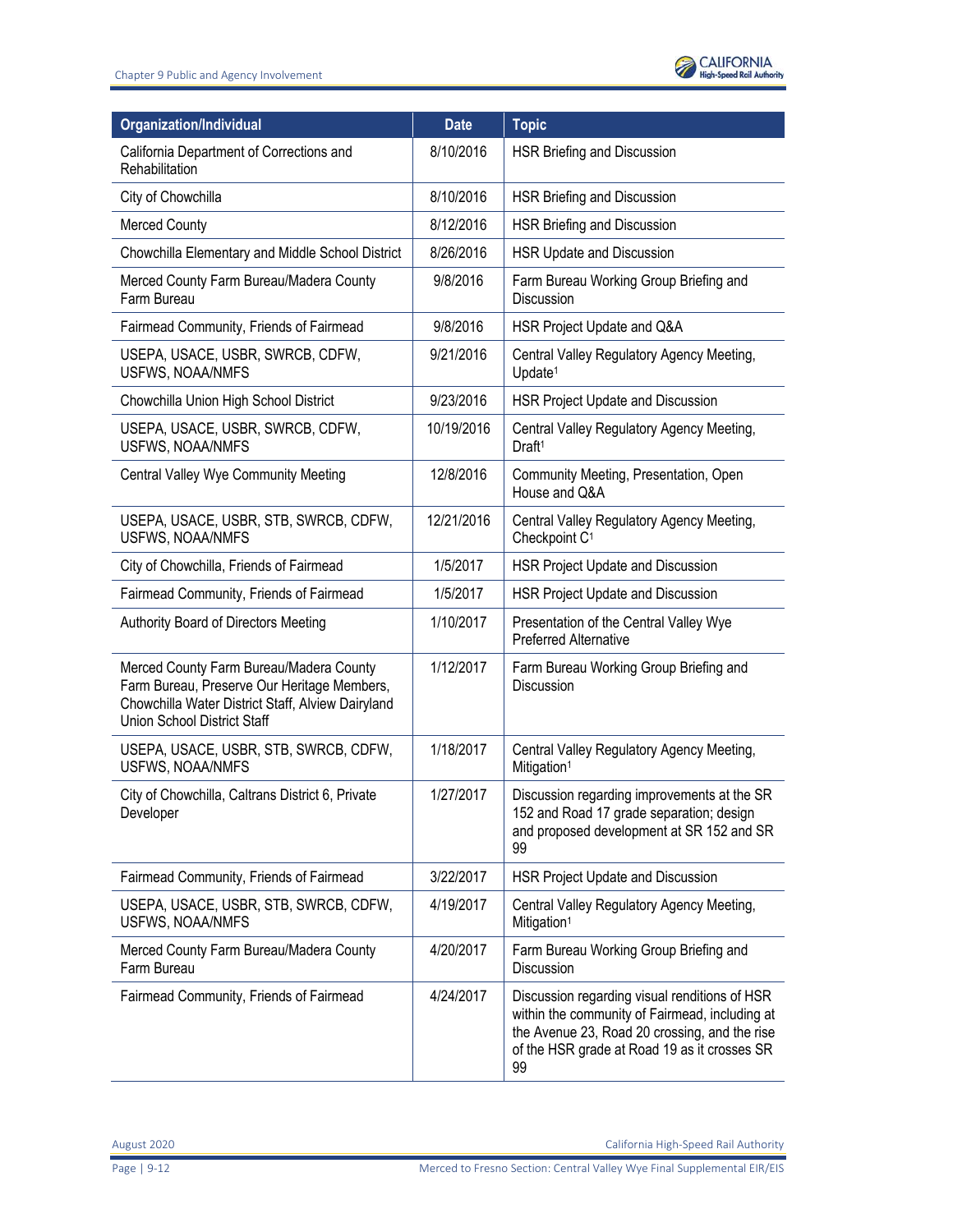

| Organization/Individual                                     | <b>Date</b> | <b>Topic</b>                                                                                                                  |
|-------------------------------------------------------------|-------------|-------------------------------------------------------------------------------------------------------------------------------|
| Chowchilla Elementary School District                       | 5/9/2017    | HSR Project update and discussion regarding<br>mitigation measures for Fairmead Elementary<br>School                          |
| USEPA, USACE, STB, SWRCB, CDFW, USFWS                       | 5/17/2017   | Central Valley Regulatory Agency Meeting,<br>Environmental Mitigation Management and<br>Assessment Overview <sup>1</sup>      |
| Merced County Farm Bureau/Madera County<br>Farm Bureau      | 6/15/2017   | Farm Bureau Working Group Briefing and<br>Discussion                                                                          |
| USEPA, USACE, STB, SWRCB, CDFW, USFWS                       | 6/21/2017   | Central Valley Regulatory Agency Meeting,<br>Update and Sustainability Overview <sup>1</sup>                                  |
| USEPA, USACE, CDFW                                          | 7/21/2017   | Central Valley Regulatory Agency Meeting,<br>Update <sup>1</sup>                                                              |
| USEPA, USACE, USBR, STB, SWRCB, CDFW,<br><b>USFWS</b>       | 8/16/2017   | Central Valley Regulatory Agency Meeting,<br>Update and National Environmental Policy Act<br>Assignment Overview <sup>1</sup> |
| Fairmead Community and Friends <sup>2</sup>                 | 7/20/2017   | Discussion regarding mitigation measures in<br>Fairmead                                                                       |
| Merced County Farm Bureau/Madera County<br>Farm Bureau      | 9/7/2017    | Farm Bureau Working Group Briefing and<br><b>HSR Project Update</b>                                                           |
| Merced County Farm Bureau/Madera County<br>Farm Bureau      | 11/14/2017  | Farm Bureau Working Group Briefing and<br><b>HSR Project Update</b>                                                           |
| USEPA, USACE, USBR, STB, SWRCB, CDFW,<br><b>USFWS</b>       | 11/15/2017  | Central Valley Regulatory Agency Meeting,<br>Update <sup>1</sup>                                                              |
| USEPA, USACE, USBR, STB, SWRCB, CDFW,<br><b>USFWS</b>       | 1/17/2018   | Central Valley Regulatory Agency Meeting,<br>Update <sup>1</sup>                                                              |
| USEPA, USACE, USBR, STB, SWRCB, CDFW,<br><b>USFWS</b>       | 3/21/2018   | Central Valley Regulatory Agency Meeting,<br>Update <sup>1</sup>                                                              |
| Fairmead Community and Friends <sup>2</sup>                 | 4/4/2018    | Discussion regarding mitigation measures in<br>Fairmead                                                                       |
| USEPA, USACE, USBR, STB                                     | 4/18/2018   | Central Valley Regulatory Agency Meeting,<br>Checkpoint C and Draft Supplemental<br>EIR/EIS <sup>1</sup>                      |
| USACE, USEPA, USFWS, NOAA/NMFS, USBR,<br>CDFW, SWRCB, CVFPB | 4/24/2018   | The San Joaquin River Restoration Program<br><b>Coordination Meeting</b>                                                      |
| Merced County Farm Bureau/Madera County<br>Farm Bureau      | 5/1/2018    | Farm Bureau Working Group Briefing and<br><b>HSR Project Update</b>                                                           |
| USEPA, USACE, STB                                           | 5/16/2018   | Central Valley Regulatory Agency Meeting,<br>Feedback - Draft Supplemental EIR/EIS<br>Review <sup>1</sup>                     |
| USEPA, USACE, USBR, STB                                     | 5/31/2018   | Responses to Comments on the Draft<br>Supplemental EIR/EIS                                                                    |
| North Valley Yokuts Tribe (Katherine Erolinda<br>Perez)     | 5/7/2019    | Meeting to discuss project overview and<br>specific project sections of concern to tribe                                      |

California High-Speed Rail Authority **August 2020** California High-Speed Rail Authority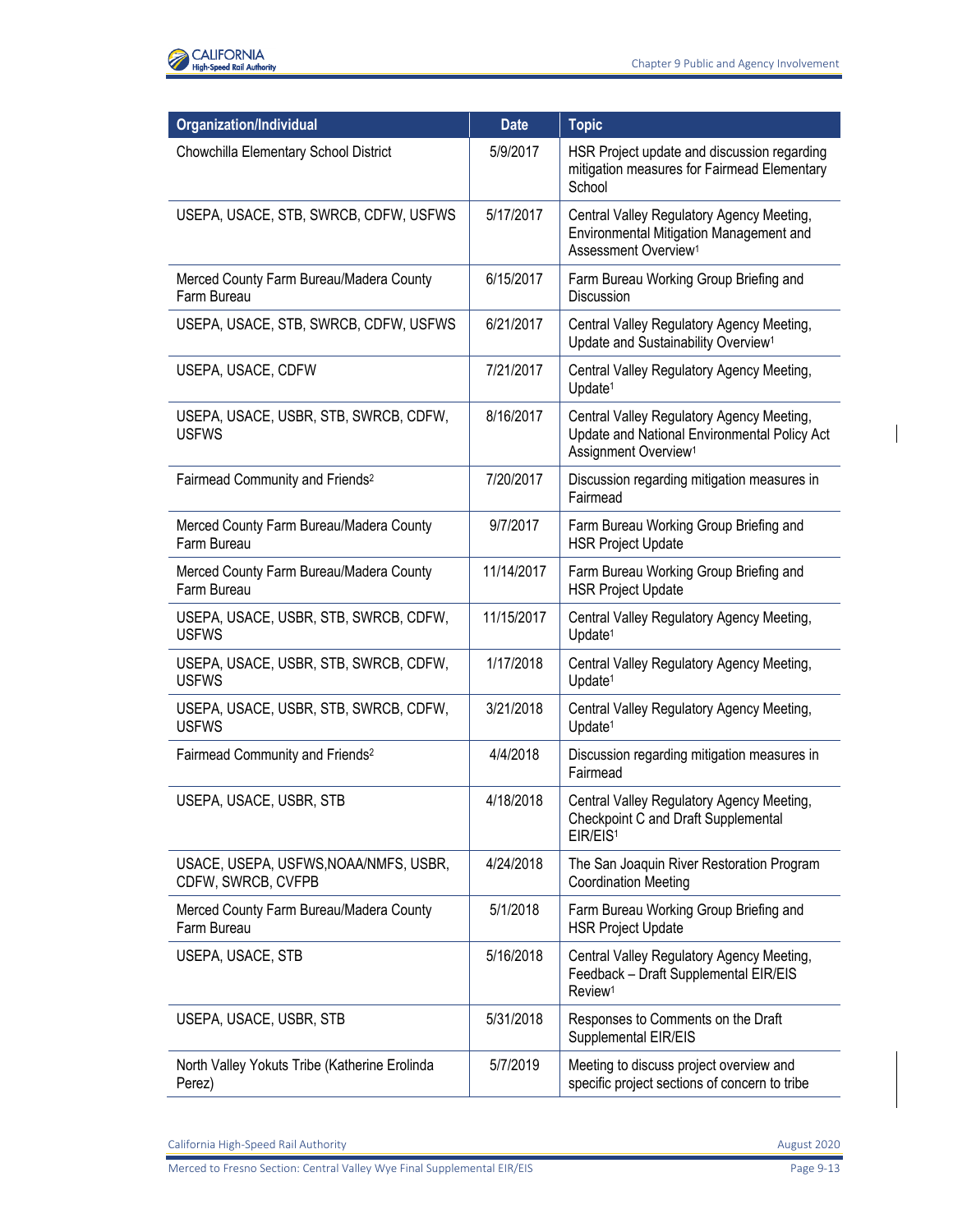

| <b>Organization/Individual</b>                                                | <b>Date</b>                                    | <b>Topic</b>                                                                                                    |
|-------------------------------------------------------------------------------|------------------------------------------------|-----------------------------------------------------------------------------------------------------------------|
| Wye Madera County Task Force                                                  | 5 meetings<br>from July -<br>October<br>2019   | Discussion of Wye Madera County Task<br>Force's comments on the Draft Supplemental<br>EIR/EIS                   |
| <b>Chowchilla School Districts</b>                                            | 3 meetings<br>from August<br>- October<br>2019 | Discussion of the school districts' comments<br>on the Draft Supplemental EIR/EIS                               |
| USEPA, USACE, USBR, STB, SWRCB, CDFW,<br><b>USFWS</b>                         | 10/16/2019                                     | Central Valley Regulatory Agency Meeting,<br>Update <sup>1</sup>                                                |
| USEPA, USACE, USBR, STB, SWRCB, CDFW,<br><b>USFWS</b>                         | 11/20/2019                                     | Central Valley Regulatory Agency Meeting,<br>Update <sup>1</sup>                                                |
| Caltrans District 6 and 10                                                    | 12/11/2019                                     | Discussion of the Draft Supplemental EIR/EIS                                                                    |
| USEPA, USACE, USBR, STB, SWRCB, CDFW,<br><b>USFWS</b>                         | 12/18/2019                                     | Central Valley Regulatory Agency Meeting,<br>Update <sup>1</sup>                                                |
| Merced County Farm Bureau/Madera County<br>Farm Bureau; Preserve our Heritage | 2/21/2020                                      | Farm Bureau Working Group Briefing and<br><b>HSR Project Update</b>                                             |
| Central California Irrigation District                                        | 3/11/2020                                      | Discussion of the Draft Supplemental EIR/EIS                                                                    |
| USEPA, USACE, USBR, STB, Caltrans District 6<br>and 10                        | 5/1/2020                                       | Discussion of forthcoming Final Supplemental<br>EIR/EIS                                                         |
| USEPA, USACE, USBR, STB, SWRCB, CDFW,<br><b>USFWS</b>                         | 5/20/2020                                      | Central Valley Regulatory Agency Meeting,<br>Update <sup>1</sup>                                                |
| Chowchilla Elementary School District                                         | 6/9/2020                                       | Discussion of the school district's comments<br>on the Draft Supplemental EIR/EIS                               |
| City of Chowchilla                                                            | 6/11/2020                                      | Discussion of the city's comments on the Draft<br>Supplemental EIR/EIS                                          |
| Central California Irrigation District                                        | 6/162020                                       | Discussion of the district's comments on the<br>Revised Draft Supplemental EIR/Second Draft<br>Supplemental EIS |
| Chowchilla Elementary School District                                         | 6/16/2020                                      | Discussion of the school district's comments<br>on the Draft Supplemental EIR/EIS                               |
| Chowchilla Elementary School District                                         | 6/19/2020                                      | Discussion of the school district's comments<br>on the Draft Supplemental EIR/EIS                               |
| Merced County Farm Bureau/Madera County<br>Farm Bureau; Preserve our Heritage | 6/19/2020                                      | Farm Bureau Working Group Briefing and<br><b>HSR Project Update</b>                                             |
| Chowchilla Elementary School District                                         | 6/23/2020                                      | Discussion of the school district's comments<br>on the Draft Supplemental EIR/EIS                               |

*Source: Authority, 2020* 

<sup>1</sup> The Authority has organized the Central Valley Regulatory Agency meetings to obtain agency input on technical reports prior to release of the Draft Supplemental EIR/EIS. Resource topics of agency concern are presented and discussed in a workshop format on a monthly basis. 2 Friends of Fairmead and Fairmead Community and Friends are the same organization.

Caltrans = California Department of Transportation

CDFW = California Department of Fish and Wildlife

CVFPB = Central Valley Flood Protection Board

EIR = Environmental Impact Report

EIS = Environmental Impact Statement